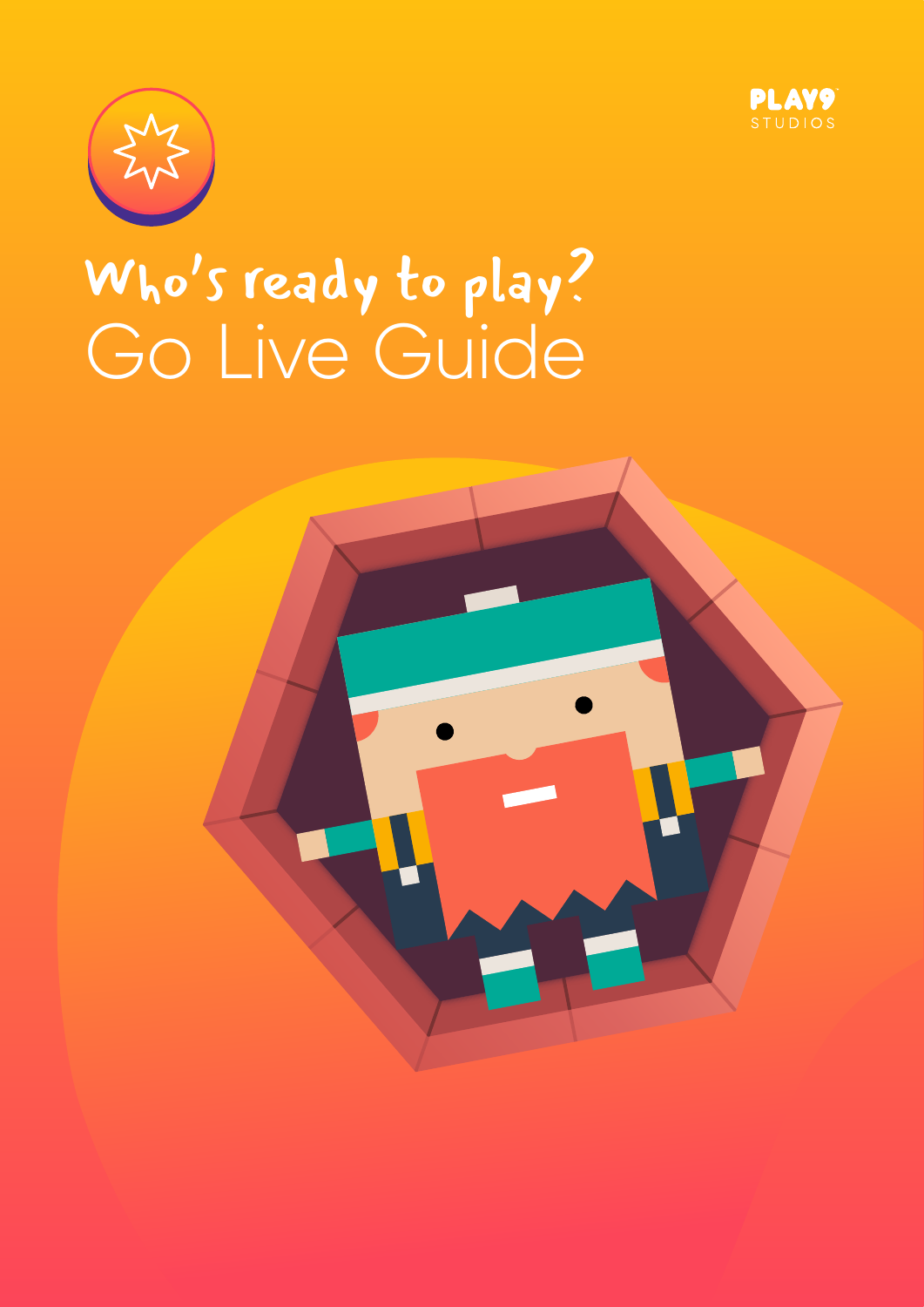

### Installation Plug and play

#### What to expect

Your play space is tantalisingly close to completition. On site install teams have two core functions: fix in place and test functionality. You'll have remote support too, with our Service and Support team on hand to instruct and ensure quality every step of the way.

Before install, electrical contractors will have placed GPOs at specified locations. On site crews will fix interactive play products in place, with the correct orientation, before plugging them into their assigned GPOs.

#### Plug and play

No need to hunt for the power button. In most circumstances, after plugging in, your interactive play product will take 30-60 seconds to boot up. The screen will remain black for 30 seconds - don't worry, it's just downloading your content.

Some onsite calibration may be required, but the Service and Support team will be with you every step of the way. If you need power access, please contact support@tkm9group.com Unauthorised access could damage products or void warranties, so let us walk you through it.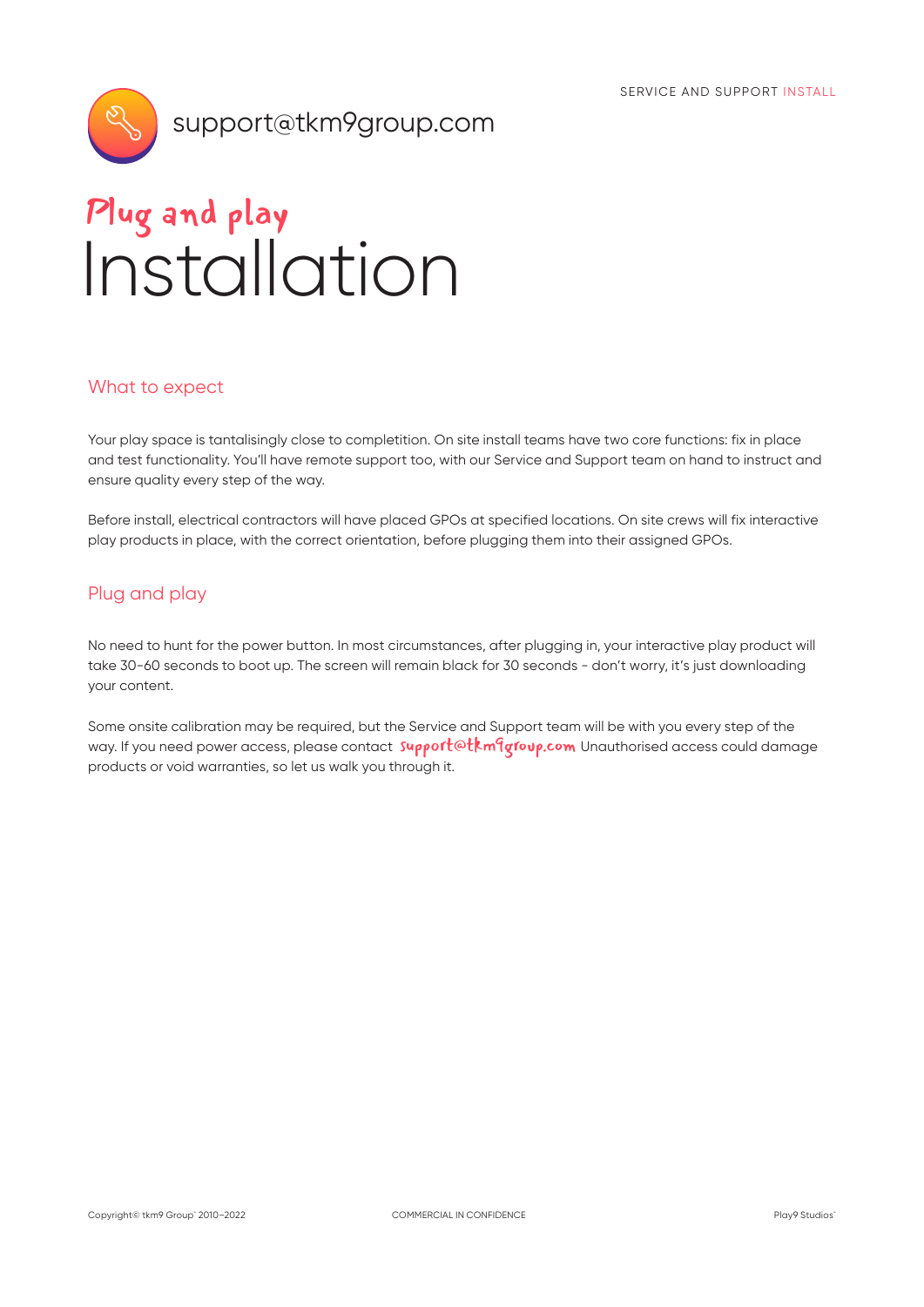

support@tkm9group.com



#### The first 24 hours

For the first 72 hours, we'll monitor your space like a helicopter parent, checking content is online and live. Once we know you're up and running, we'll maintain regular remote checks to make sure your equipment and our content is keeping kids happy.

#### Your scheduled content

We always set up your Play9 play space content so all systems are go for launch. Interactive play products will usually have a themed preset, whereas our Kidszones™ will have a preloaded game from our Play9 Library.

If you'd like to have a look at what else is on offer, check out the games section on our website, *playastudios.com* or get in touch at **support@tkm9group.com** 

If you're an IM Platform™ account holder (lucky you!), you can change or schedule content as often as you like. There's plenty on offer, with content differing for each Kidszone™. We recommend you leave the preloaded content on for the first 48 hours so we can ensure everything is working as it should.

#### Powering up

No need to power your space up or down each night. Like studious robots, any Kidszones™ in your space will take themselves to bed. They'll remain in sleep mode, waking for operating times. If you'd like to alter these times, you can chat to the team. If you like your independence, IM Platform™ account holders can do this themselves (see IM Platform™ guide, or the 'Power' section in the Technical Guide.

#### Aaaaahhhhh help!

Tech can be scary for some! Don't worry, if you get stuck or need help at anytime, just get in touch with our Service and Support team at **Support @tkm9group.com**. If you need to troubleshoot, take a look at the Technical Guide.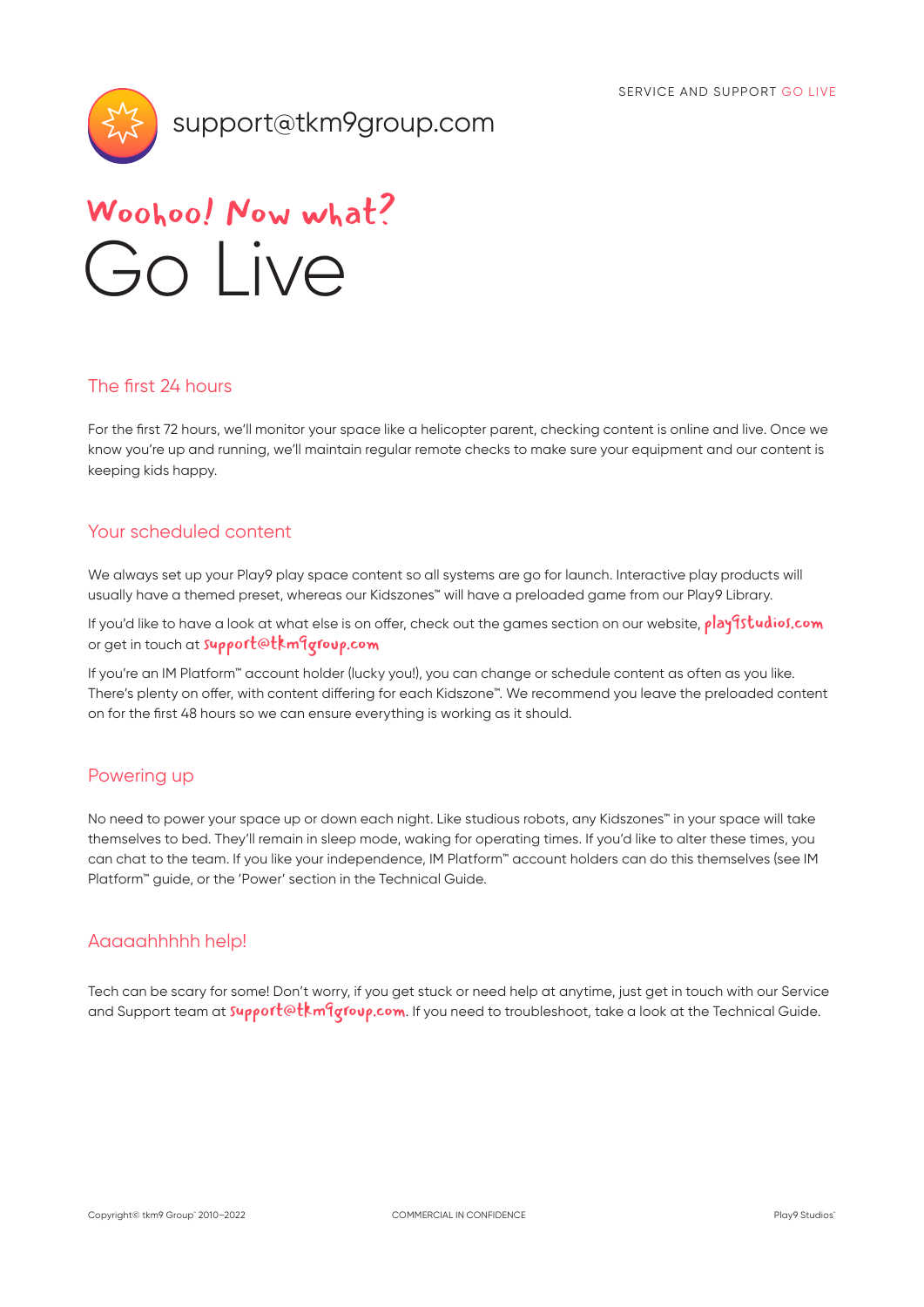

### Gameplay Analytics Hey, that's clever!

#### Why Kidszones<sup>™</sup> record analytics

How do we know what kids like? We've spent years learning what makes them tick by analysing gameplay analytics. We also place this data in the hands of our clients so they can see how their games are performing in market. The best part? If you're an IM Platform™ account holder, you can view the numbers anytime on your unique IM™ dashboard.

#### Is my audience's privacy respected?

You bet! We use anonymous game play tracking, so we keep numbers, not people's identities.

#### Client ID: Getting access to your IM Platform™ account

To get access to your IM Platform™ account and dashboard, use your client ID. This this is the email address of your primary IM™ account holder. They can add additional users at anytime by selecting 'Users' (under 'Admin') in the nav. If you need helping gaining access, reach out at: Support@tkm9group.com

Users can view content, get analytics, see account details, arrange Service and Support and more.

#### Why would I use analytics?

Our analytics can help inform your team about your play product, and wider environment. Understanding the numbers helps you understand what is important to your audience, when they're most likely to be there, and what interests them. It also helps us recommend better products that suit your audiences likes and needs.

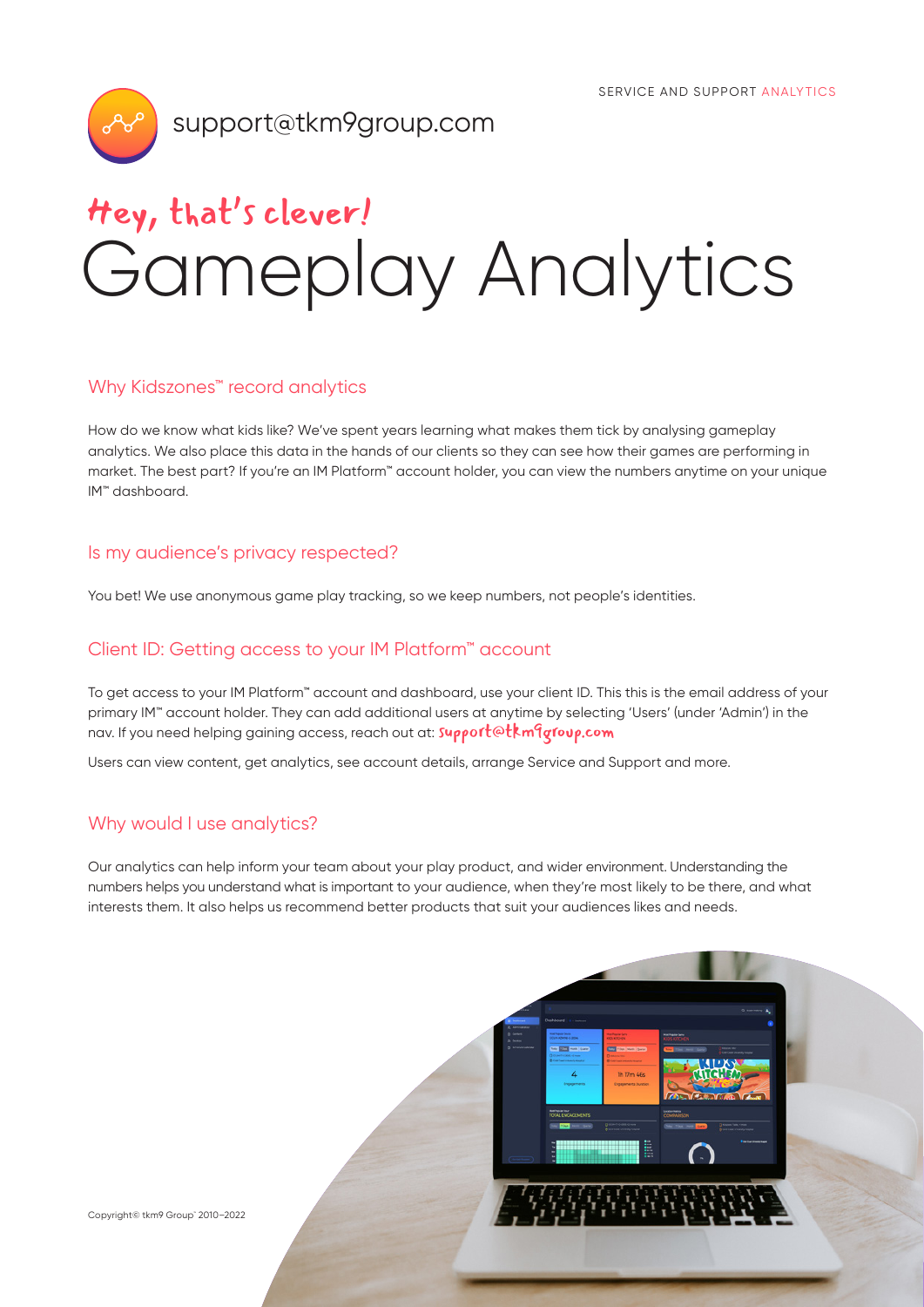

## Talk to Service and Support Need help?

#### Sometimes things go wrong. Don't panic. We're here to help.

Our play products are interactive by design. It's what makes them so fun to play with. But tech, even smart tech, can still have problems. Let's fix it.

#### First things first: we need some details.

If you're like us an want to resolve issues quickly, the fastest way is to provide us a shorthand run down of what's occuring.

- 1. What's your location
- 2. What product has the fault
- 3. What's the issue (read our FAQs first, it might help!)
- 4. Send through photos (Selfies are fine! but anything to help our remote team would be better)
- 5. Email this to support@tkm9group.com

#### What happens next:

We've heard you loud and clear. A support ticket is raised with a unique ID. You're in the system, but unlike the matrix, we have real people on hand who will sort it out.

If it's an easy fix, we'll solve it remotely - problem solved.

If it's a hard fix, we'll send our the tech heads to sort it out. Sometimes you need a specialised touch.

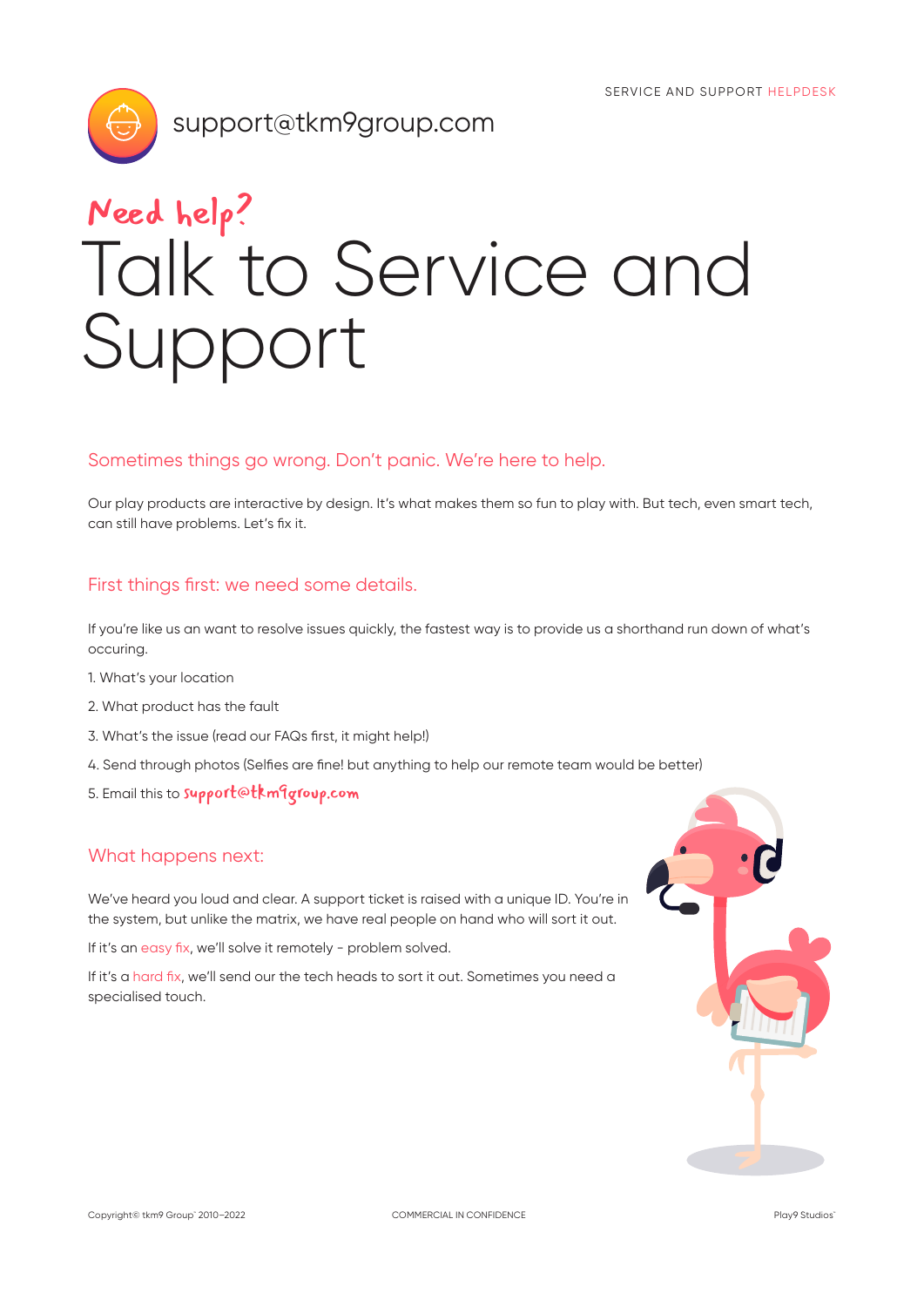

### Support Guides Get a guiding hand?

#### Keeping your space in good nick

As part of our after-market service, we provide a technical support guide and a cleaning guide. Both are designed to help you keep your space looking fresh and engaging for many years to come. If you lose your copy, don't stress. They're available anytime on the 'Support' section of our website *play<sup>q</sup>studios.com* 

#### Getting product specific support

Our team are always in the best position to help you with any enquiries about our play products. If you'd like to know anything specific, please reach out via email at **support@tkm9group.com**